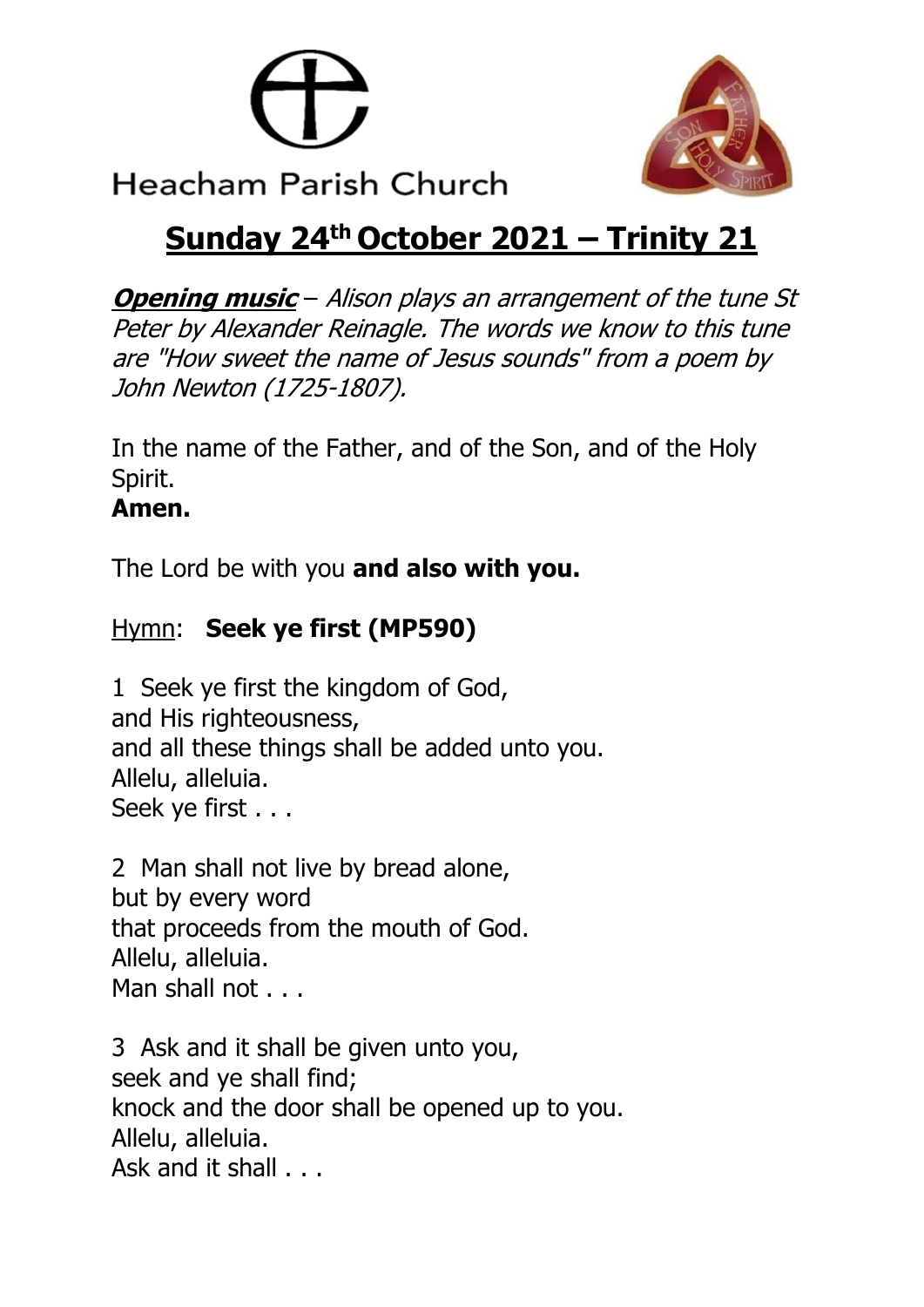# **Prayer of preparation**

**Almighty God, to whom all hearts are open, all desires known, and from whom no secrets are hidden: cleanse the thoughts of our hearts by the inspiration of your Holy Spirit, that we may perfectly love you, and worthily magnify your holy name; through Christ our Lord. Amen.**

#### **Prayers of Penitence**

Our Lord Jesus Christ said: The first commandment is this: 'Hear, O Israel, the Lord our God is the only Lord. You shall love the Lord your God with all your heart, with all your soul, with all your mind, and with all your strength.' The second is this: 'Love your neighbour as yourself.' There is no other commandment greater than these. On these two commandments hang all the law and the prophets.

# **Amen. Lord, have mercy.**

God so loved the world that he gave his only Son Jesus Christ to save us from our sins, to be our advocate in heaven, and to bring us to eternal life. Let us confess our sins in penitence and faith, firmly resolved to keep God's commandments and to live in love and peace with all.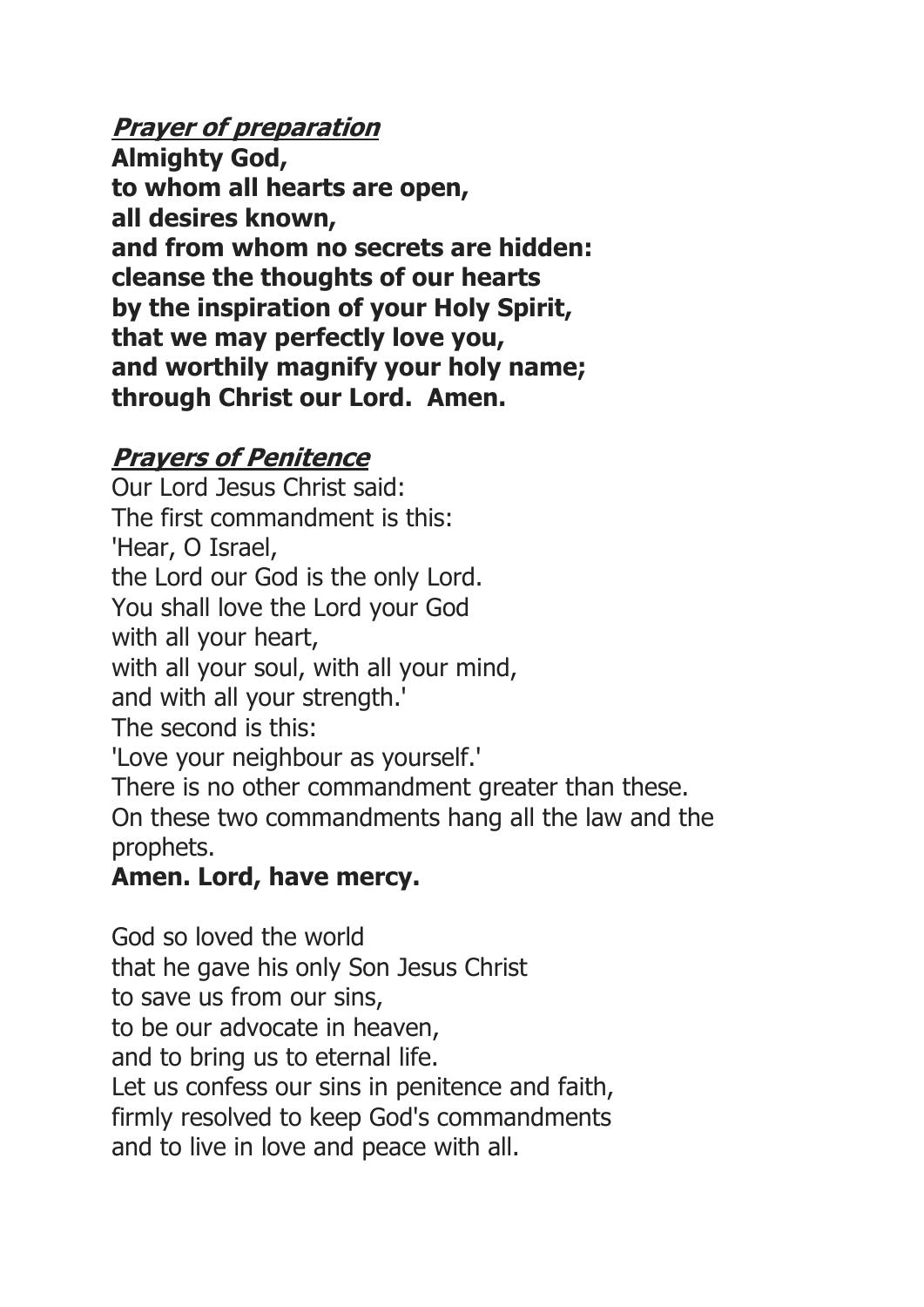### **Confession**

**Almighty God, our heavenly Father, we have sinned against you and against our neighbour in thought and word and deed, through negligence, through weakness, through our own deliberate fault. We are truly sorry and repent of all our sins. For the sake of your Son Jesus Christ, who died for us, forgive us all that is past and grant that we may serve you in newness of life to the glory of your name. Amen.**

Almighty God, who forgives all who truly repent, have mercy upon us, pardon and deliver us from all our sins, confirm and strengthen us in all goodness, and keep us in life eternal; through Jesus Christ our Lord. **Amen.**

# **The Collect**

Blessed Lord, who caused all holy Scriptures to be written for our learning: help us so to hear them, to read, mark, learn and inwardly digest them that, through patience, and the comfort of your holy word, we may embrace and for ever hold fast the hope of everlasting life, which you have given us in our Saviour Jesus Christ, who is alive and reigns with you, in the unity of the Holy Spirit, one God, now and for ever.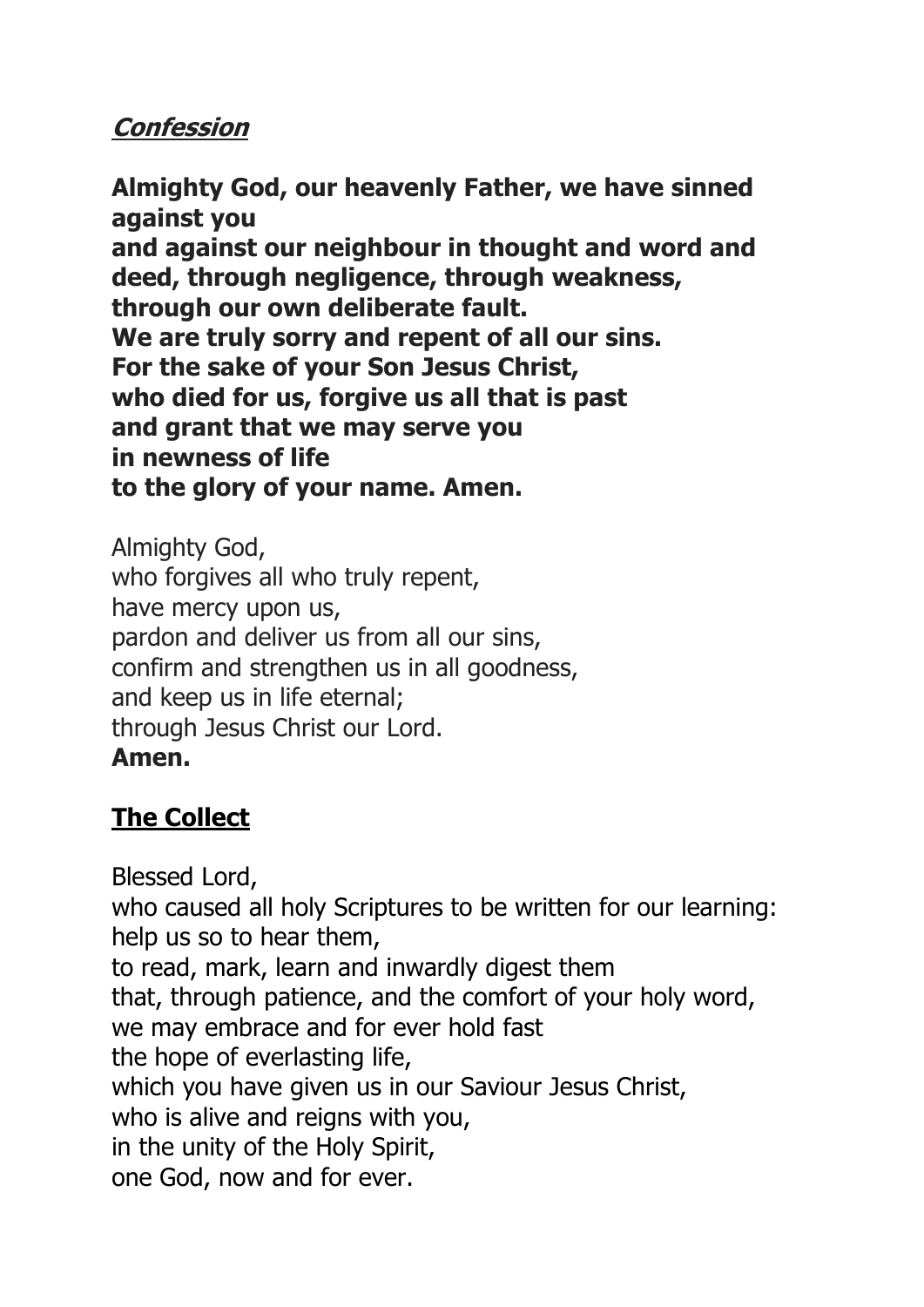**Bible reading** – Mark 10:46-52 read by Sue Strickland

#### **A reflection** – by Revd Dan Tansey

Mark's Gospel, "The Galloping Horse" Gospel, in which Mark strides along through the story of Jesus at quite a speed. It's the shortest of the four gospels and gives what often appears to be only the barest of details.

But much of the meaning of Mark's Gospel is found in the narrative itself: the shape of the story, the ordering of events, and their relationship and contrast between those events. So, whenever we look at a passage from Mark we need to be careful not to treat it in isolation. We need to bear in mind where it fits into the wider narrative of the gospel, where in Jesus' story does the event take place and how does it contrast with other parts of that story if we are to grasp the deeper layers of meaning.

In isolation this passage is clearly about the healing of Bartimaeus. But when we read it in context, as part of the narrative, we discover that it is also about discipleship. It is about following Jesus on his journey to the cross and to the salvation of humanity. And it's not the case that the deeper message of discipleship replaces the message of healing in the passage. Rather, it enhances it. Both messages are interwoven. For with Jesus, healing is a part of discipleship and discipleship is a part of healing, of salvation, which is the ultimate and absolute healing of our bodies and souls.

Perhaps I should explain! And this is a short enough passage for me to work through it verse by verse, without taking up the rest of the morning.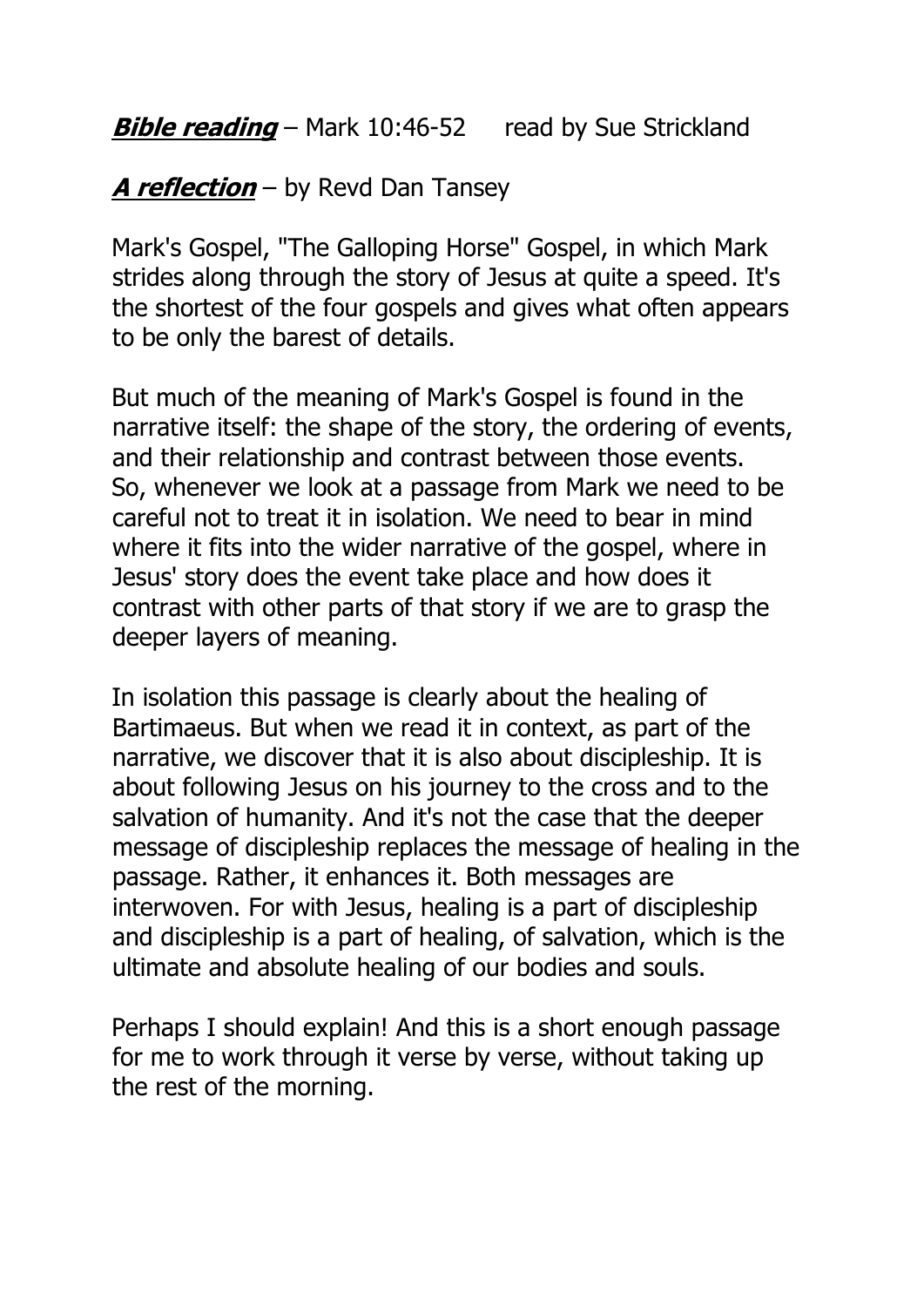#### **46 Then they came to Jericho.**

The word "Then" reminds the reader that the arrival of Jesus and his disciples in Jericho is part of a longer journey. And chapter 10 is a distinctive part of that journey. Jesus is on the road throughout much of Mark's gospel. If you search online you will find maps illustrating Jesus' road-trip. But chapter 10 describes the part of that journey that is more specifically his journey to Jerusalem, which is his journey to the cross, and also of course, his journey to the resurrection. Now Mark didn't write his gospel in chapters. It was much later that it was broken up into the chapter and verse format that we have it in today. But the editor who defined chapter 10 seems to have decided to encapsulate this part of the journey in that chapter.

At the start of chapter 10 Mark writes that "Jesus then left that place and went into the region of Judea and across the Jordan." Where else in Mark's gospel does Jesus go to the Jordan? For his baptism, in chapter 1, at the beginning of his ministry. He has returned to the place of his baptism, having established his ministry as a teacher, healer, prophet and potential messiah, and from there he begins the next phase of his journey, to Jerusalem; to the baptism he describes in verse 38 to James and John, when he asks them "Can you drink the cup I drink or be baptized with the baptism I am baptized with?" This is the baptism of the cross, with all its suffering, but that will lead through death to the resurrection.

But Jesus didn't just go to the Jordan river. He went across the Jordan, and returned back into the Promised land, echoing the return from exile, when Joshua led the Hebrews across the Jordan and into the promised land in chapter 3 of the book of Joshua. It is not insignificant that the name Jesus has its origins in the name Joshua, which itself means "God saves".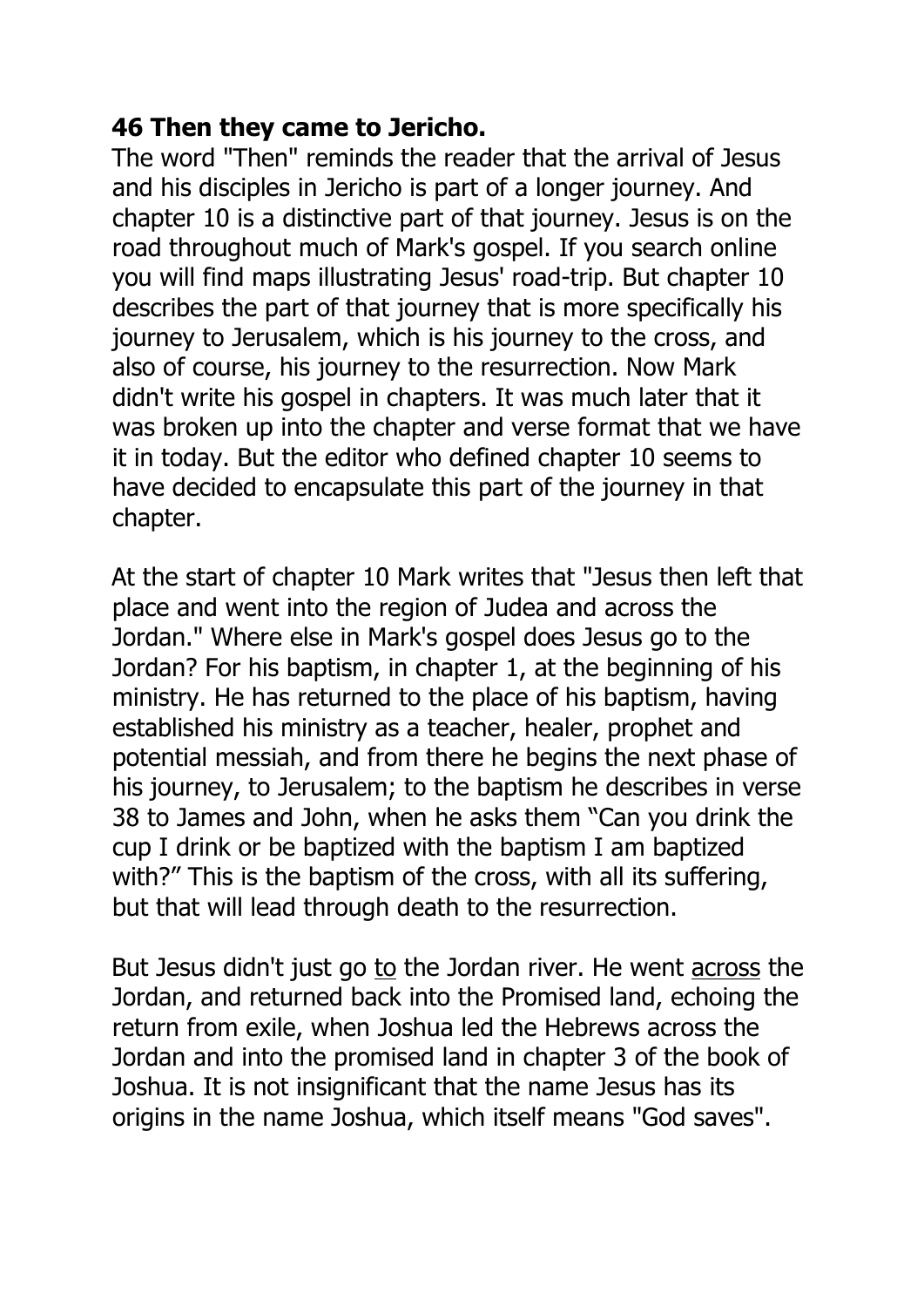And where was one of the first places that Joshua led the Hebrews when they crossed the River Jordan? To Jericho, a mere 5 miles away, where they went on to conquer the city. So, we can understand Mark's narrative as pointing to Jesus as the new Joshua, the one who saves, and his journey as the new Exodus, from slavery to salvation.

But... Jesus and his disciples passed straight through Jericho! No need to stop, or to conquer the city again! They pass straight through, because the road leads on to Jerusalem, 15 miles on up into the hills. Jericho was a waypoint for Hebrew pilgrims on their way to Jerusalem from Galilee and the northern regions. But Jesus swept straight through, gathering a crowd of followers on his way. His small band of disciples had followed Jesus across the Jordan, and a greater crowd had joined them in Jericho and followed him on the road out of town and towards Jerusalem. Who would join them next?

### **A blind man, Bartimaeus (which means "son of Timaeus"), was sitting by the roadside begging**.

As soon as we hear of a blind man we might be reminded of the blind man Jesus healed not so long ago, in chapter 8, in Bethsaida. And for that healing Jesus has to rub earth onto the man's eyes, so perhaps we should expect the same here.

#### **47 When he heard that it was Jesus of Nazareth, he began to shout, "Jesus, Son of David, have mercy on me!"**

This blind man, Bartimaeus, immediately conflates this Jesus of Nazareth with the Son of David. At the time the Hebrews believed that the Messiah would come and rescue them from the oppression of the Romans. And prophecy stated that the Messiah, the anointed one, would be a descendant of King David. Whether he's been told that people believe Jesus is the Messiah or whether this is some sort of prophetic insight, we're not told.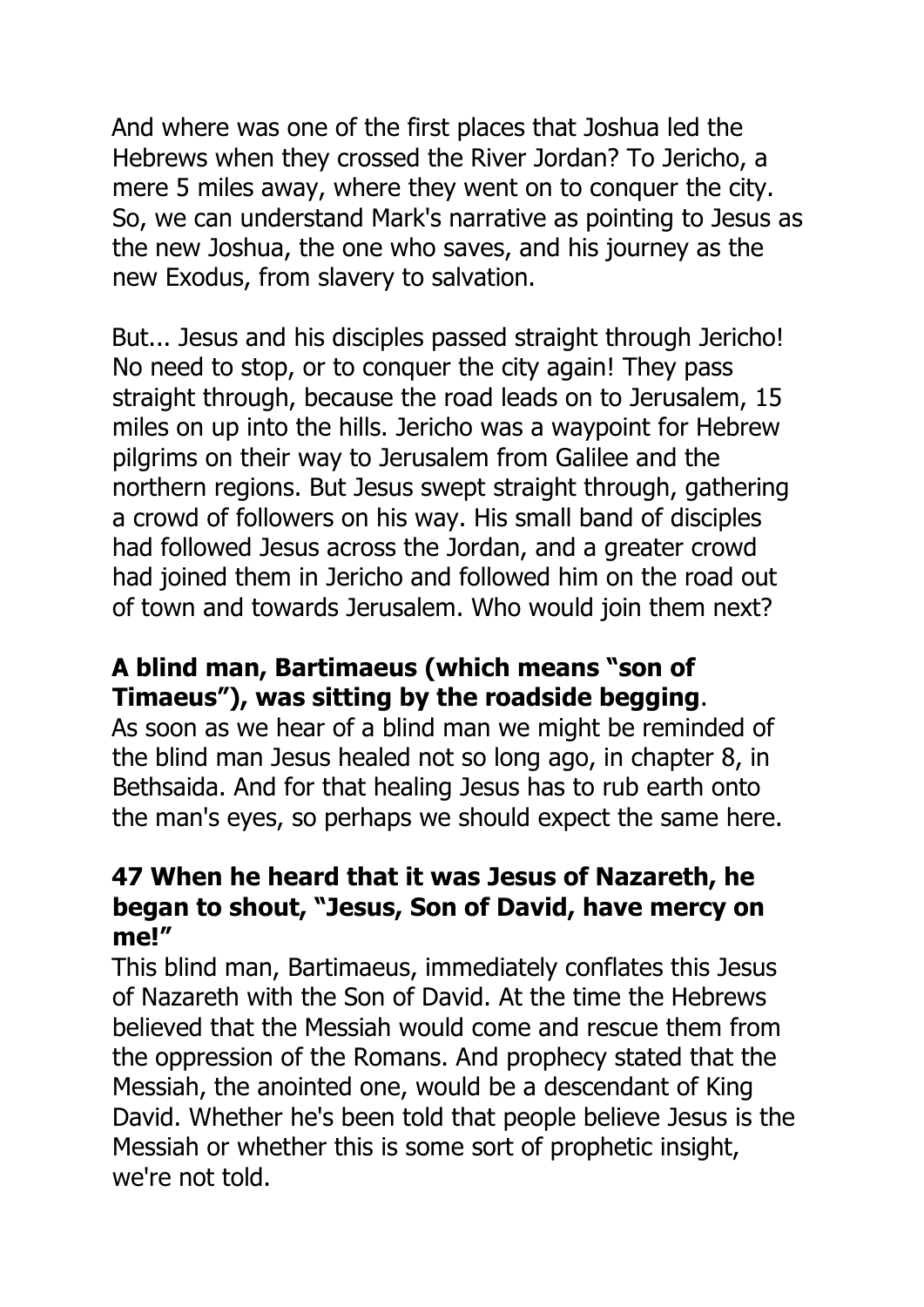But this is the only place in Mark's gospel where someone refers to Jesus as "the Son of David." So, it is significant. Does the bling beggar see something that the crowd does not? How much does it matter that he cries out, from his poverty on the roadside, to the saviour, the Messiah, to the Son of David, for mercy?

# **48 Many rebuked him and told him to be quiet,**

Between Bartimaeus and his saviour was the crowd, and they told him to shut up! The crowd, the followers of Jesus, came between the poorest and most needy and his saviour, and they shunned him, and tried to quiet his voice.

#### **But he shouted all the more, "Son of David, have mercy on me!"**

Bartimaeus would not be silenced and cried out louder, so that...

# **49 Jesus stopped and said, "Call him."**

Jesus instructs the same crowd that sought to silence the needy Bartimaeus to turn to him and to call him to Jesus. Jesus, with two words, tells the crowd of followers to repent, and to call the poorest outcast to him.

#### **So, they called to the blind man, "Cheer up! On your feet! He's calling you."**

#### **50 Throwing his cloak aside, he jumped to his feet and came to Jesus.**

Throwing his cloak aside… Bartimaeus' cloak was likely his most treasured possession. Living beside the road his cloak was his warmth, his shelter and what little status he had was contained in that one possession. And he throws it aside to run to Jesus. How does this contrast with the rich young man for a few verses earlier? He had so much, and he couldn't set it aside. And here is the poorest outcast throwing aside his meagre shelter and status to run to Jesus.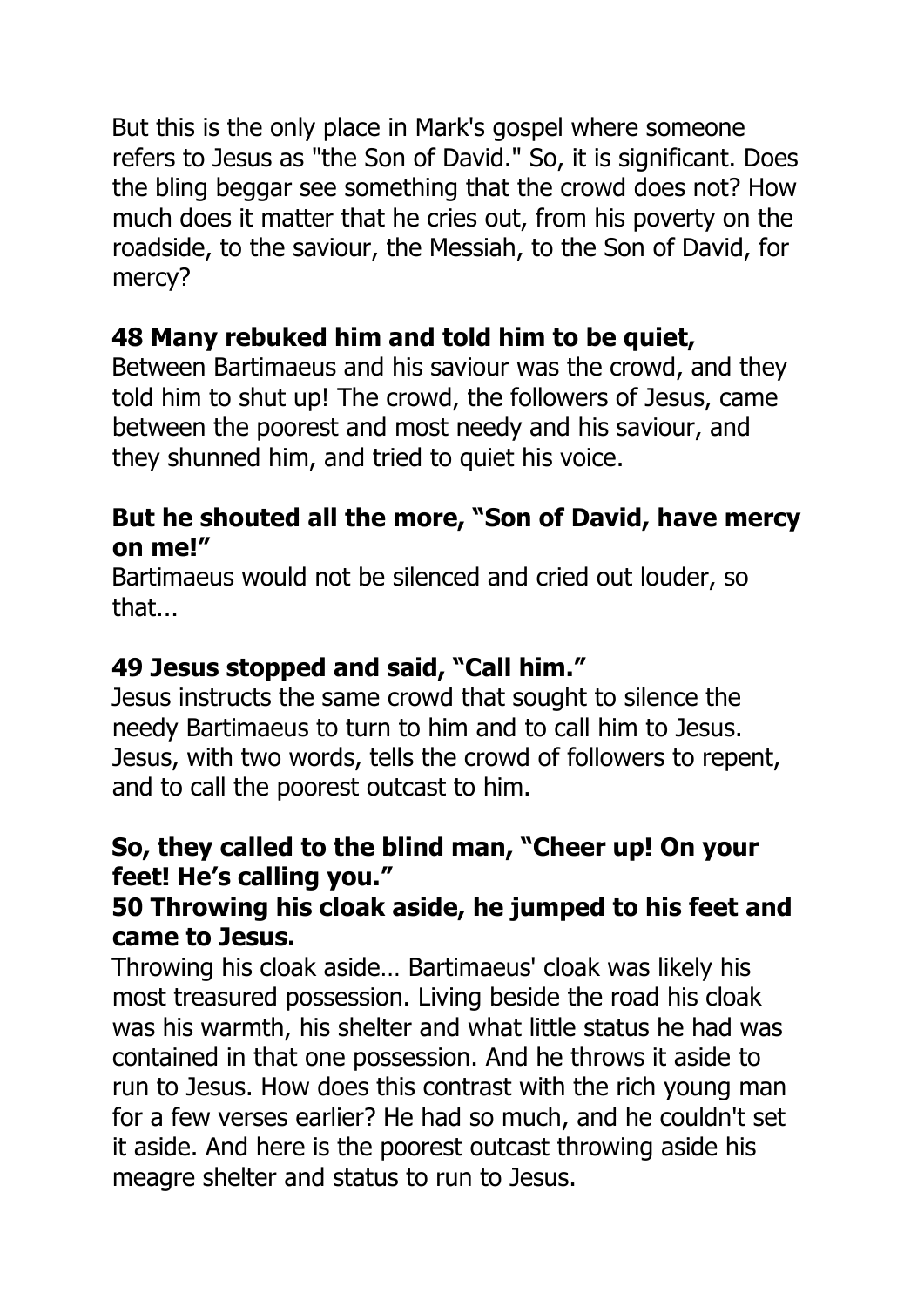#### And Jesus asks him... **51 "What do you want me to do for you?"**

Jesus can see who the man is, can see that he is a blind beggar, so it should be obvious? But maybe Jesus' question is deeper than what is obvious and what is visible.

# **The blind man said, "Rabbi, I want to see."**

No longer does Bartimaeus call Jesus the Son of David. Now he calls him Rabbi. Teacher. "Teacher, I want to see." Obviously Bartimaeus wants his actual physical sight back! But is there more that he wants to see? The return of his sight is his healing. He wants to be healed. But is there a deeper and more complete healing that Bartimaeus is asking for? I want to see.

I want to see the light.

I want to know the truth.

I want to know the truth that you bring.

# **52 "Go," said Jesus, "your faith has healed you."**

"Go" said Jesus, not sending him away but setting him free. "Your faith has healed you" he says. No need for spit and earth to be rubbed onto this blind man's eyes. His faith has healed him, because now Jesus has been revealed to him as the Messiah, the Son of David, the saviour. The blind man had seen who he was, had believed that Jesus of Nazareth was the one, and had cried out to him for mercy. And his sight was restored.

But this wasn't the end of Bartimaeus' healing. It was the beginning.

#### **Immediately he received his sight and followed Jesus along the road.**

With his physical sight restored Bartimaeus doesn't return to the roadside or go back into Jericho. He follows Jesus "along the road". The NRSV gives a more accurate translation here than the NIV. The NRSV translation says, "Immediately he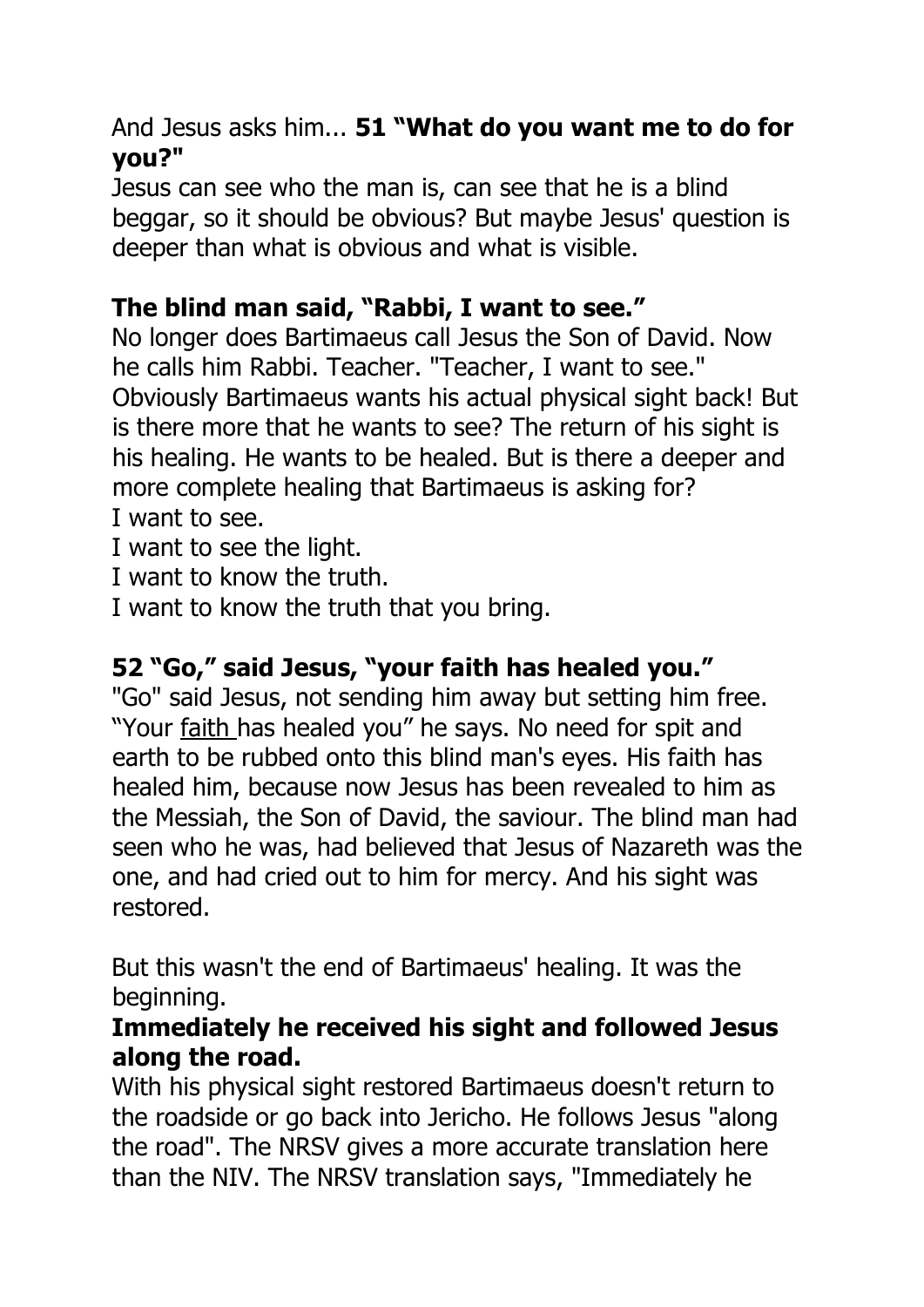received his sight and followed Jesus along the way." Not the road but "the way". After the resurrection, early disciples of the risen Christ were described as followers of "The Way". They became known as Christians later, but first they were followers of the way of Jesus Christ. They were the ones who followed on in his path. And Jesus described himself as "the way and the truth and the life."

For Bartimaeus and the others on that day they followed Jesus on his way to Jerusalem, to the cross and to the resurrection. In doing so they followed him into their salvation, into the healing not just of their sight but of their whole bodies, minds, and souls. Such is the destination of the followers, the disciples of Jesus Christ, the Son of David and the Son of God, who has the power of the creator God in his hands and in his voice, as the word of God, and who with the power of God's love leads all his people, from the richest to the poorest outcast, past the suffering of the cross and into the wholeness and glory of salvation.

Let's pray: Lord Jesus Christ, Our teacher, our healer and our saviour, Help us to see. Heal us from our blindness, Enable us to see you through the crowd, turn our heads to the outcasts, for we are all outcasts, and give us the faith and courage to cry out to you for mercy. For we know that your love never fails, and we know that you always hear us.

And as we are healed and restored by you, lead us on your way, the way that leads past suffering and death to salvation and wholeness in the glory of your eternal kingdom. Amen.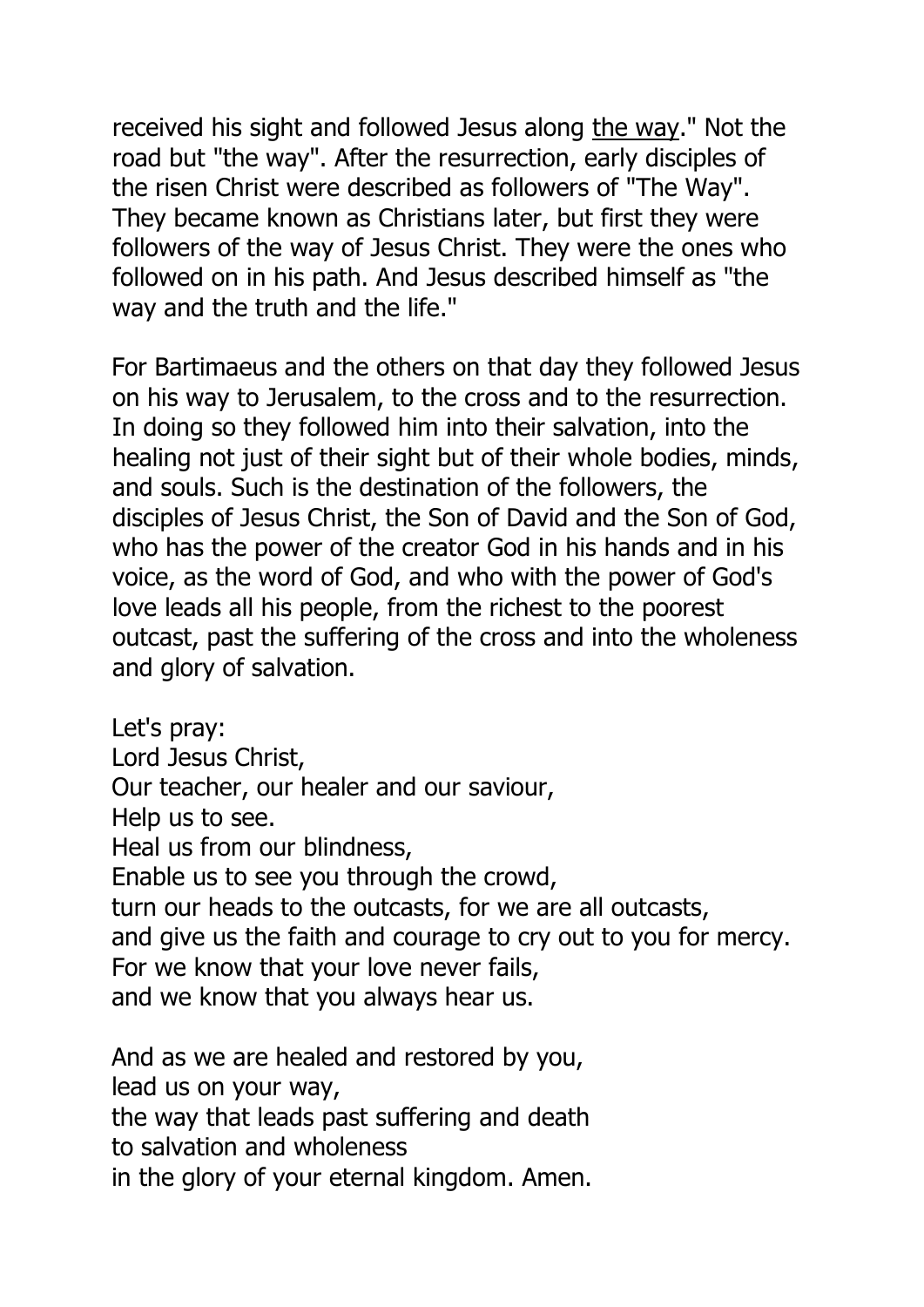#### **The Nicene Creed**

**We believe in one God, the Father, the Almighty,**

**maker of heaven and earth,**

**of all that is, seen and unseen.**

**We believe in one Lord, Jesus Christ,**

**the only Son of God, eternally begotten of the Father,**

**God from God, Light from Light,**

**true God from true God, begotten, not made,**

**of one Being with the Father;**

**through him all things were made.**

**For us and for our salvation he came down from heaven,**

**was incarnate from the Holy Spirit and the Virgin Mary and was made man.**

**For our sake he was crucified under Pontius Pilate; he suffered death and was buried.**

**On the third day he rose again in accordance with the Scriptures; he ascended into heaven and is seated at the right hand of the Father.**

**He will come again in glory to judge the living and the dead, and his kingdom will have no end.**

**We believe in the Holy Spirit, the Lord, the giver of life, who proceeds from the Father and the Son, who with the Father and the Son is worshipped and glorified, who has spoken through the prophets.**

**We believe in one holy catholic and apostolic Church. We acknowledge one baptism for the forgiveness of sins. We look for the resurrection of the dead, and the life of the world to come.**

**Amen**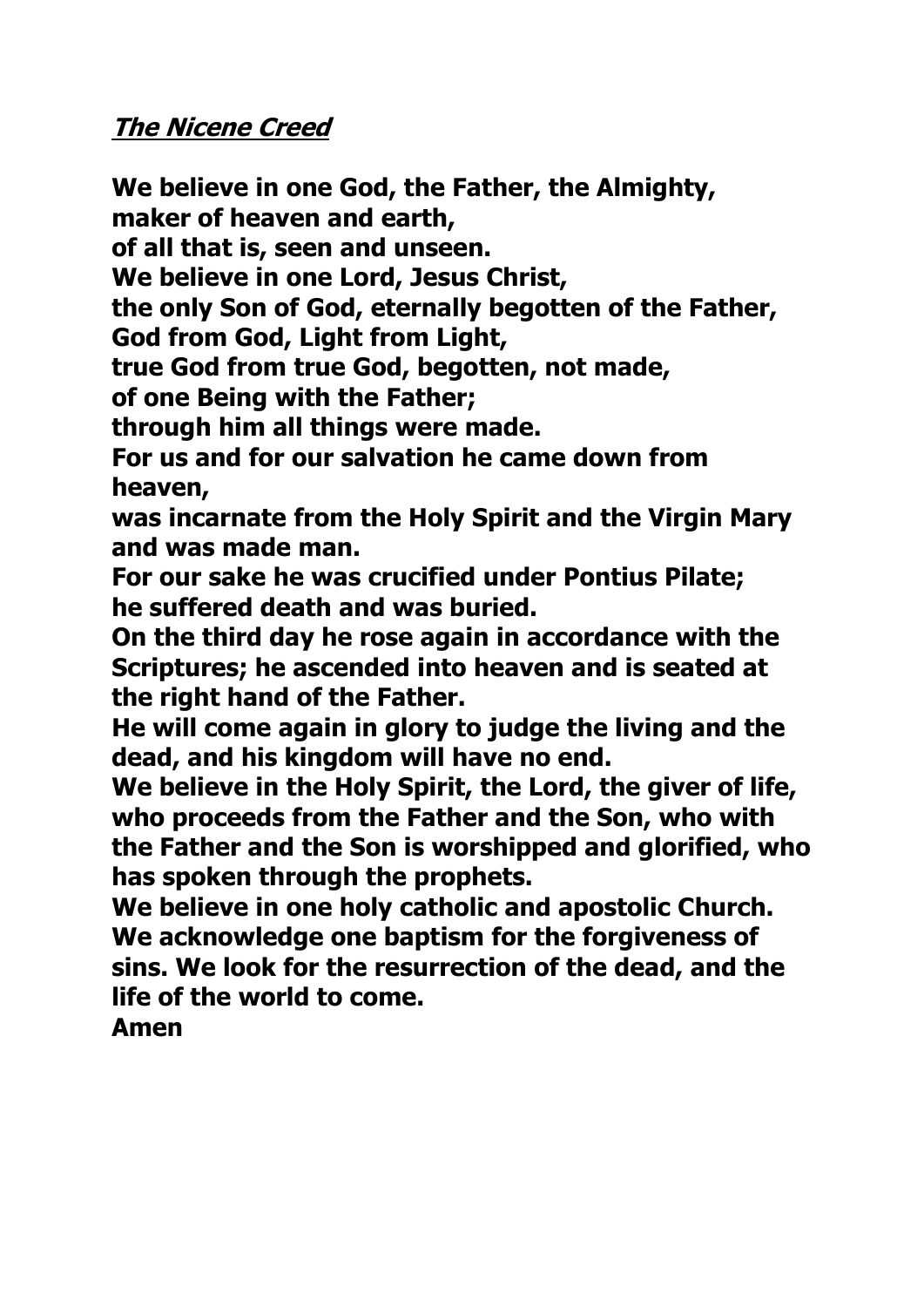# **Prayers of Intercession** - Led by Gordon Taylor

Heavenly Father thank you that you know our prayers before we even speak them out loud. We give thanks for our Day of Prayer yesterday and how you have answered our prayers and spoken to us. Help us Father to be more open to your leading in our lives and give us open ears to hear you through your Word.

# **Lord in your mercy Hear our prayer**

Creator God we give you praise for your wonderful creation, and we bring before you the Climate crisis. We pray for the COP 26 meeting happening soon and the day of action on  $7<sup>th</sup>$ November. We ask you to give all leaders and delegates wisdom and good decision-making abilities. Help us to be mindful of how we can be good stewards of the resources you have given us too.

# **Lord in your mercy Hear our prayer**

Comforter God we ask you to be close to those suffering in the world, for refugees, those who are suffering from hunger or violence. We ask you to provide peace in places where there would not be peace, for food where little is available and for all those agencies working to provide aid to those most in need.

# **Lord in your mercy Hear our prayer**

Healing God we pray for those we know who are suffering from all kinds of illness in body, mind, or spirit. Pour your healing balm on those who are struggling at this time. We pray too for those who care for the sick at home, in care homes, hospitals and hospices. Lord give them strength and resilience at this time.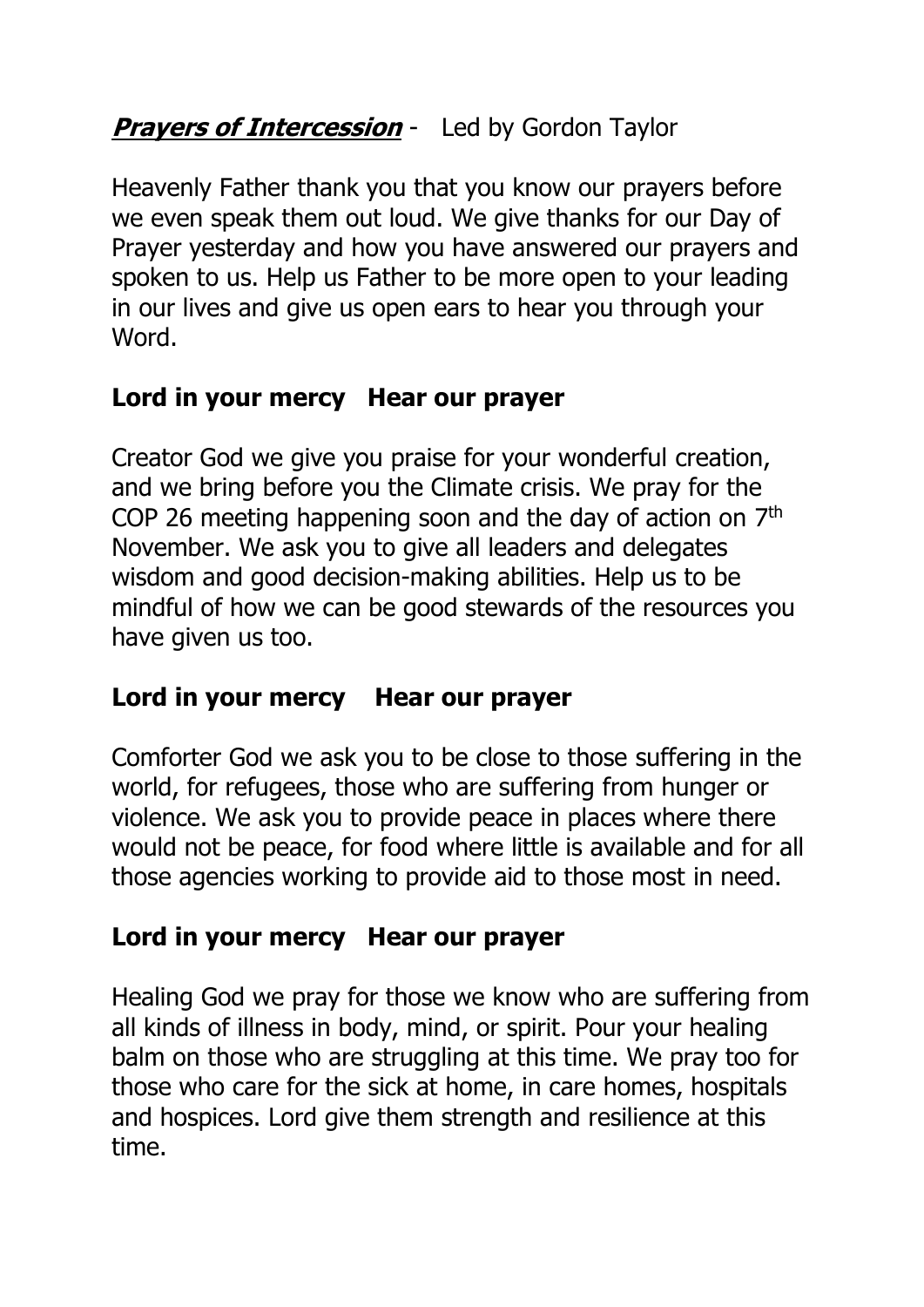We pray for our doctors and nurses and for all those who work within our NHS, and particularly for staff at the Queen Elizabeth Hospital. With Covid infection numbers high, and winter fast approaching, there is concern that our health service will be overwhelmed. We ask that you will give to those in Government wisdom, so that action may be taken in order to save lives and protect the NHS.

# **Lord in your mercy Hear our prayer**

Heavenly Father we pray for those who are bereaved both recently and those who still miss loved ones. Bring them your peace and comfort at this time. We ask for your blessing on our service of remembrance next week and our Bereavement group and their ongoing work.

# **Lord in your mercy Hear our prayer**

Merciful Father, accept these prayers for the sake of your Son, our Saviour, Jesus Christ. **Amen.**

Hear us Father now as we pray together the prayer that Jesus taught us.

# **The Lord's Prayer**

# **Blessing**

The peace of God, which passes all understanding, keep your hearts and minds in the knowledge and love of God, and of his Son Jesus Christ our Lord; and the blessing of God almighty, the Father, the Son, and the Holy Spirit, be among you and remain with you always.